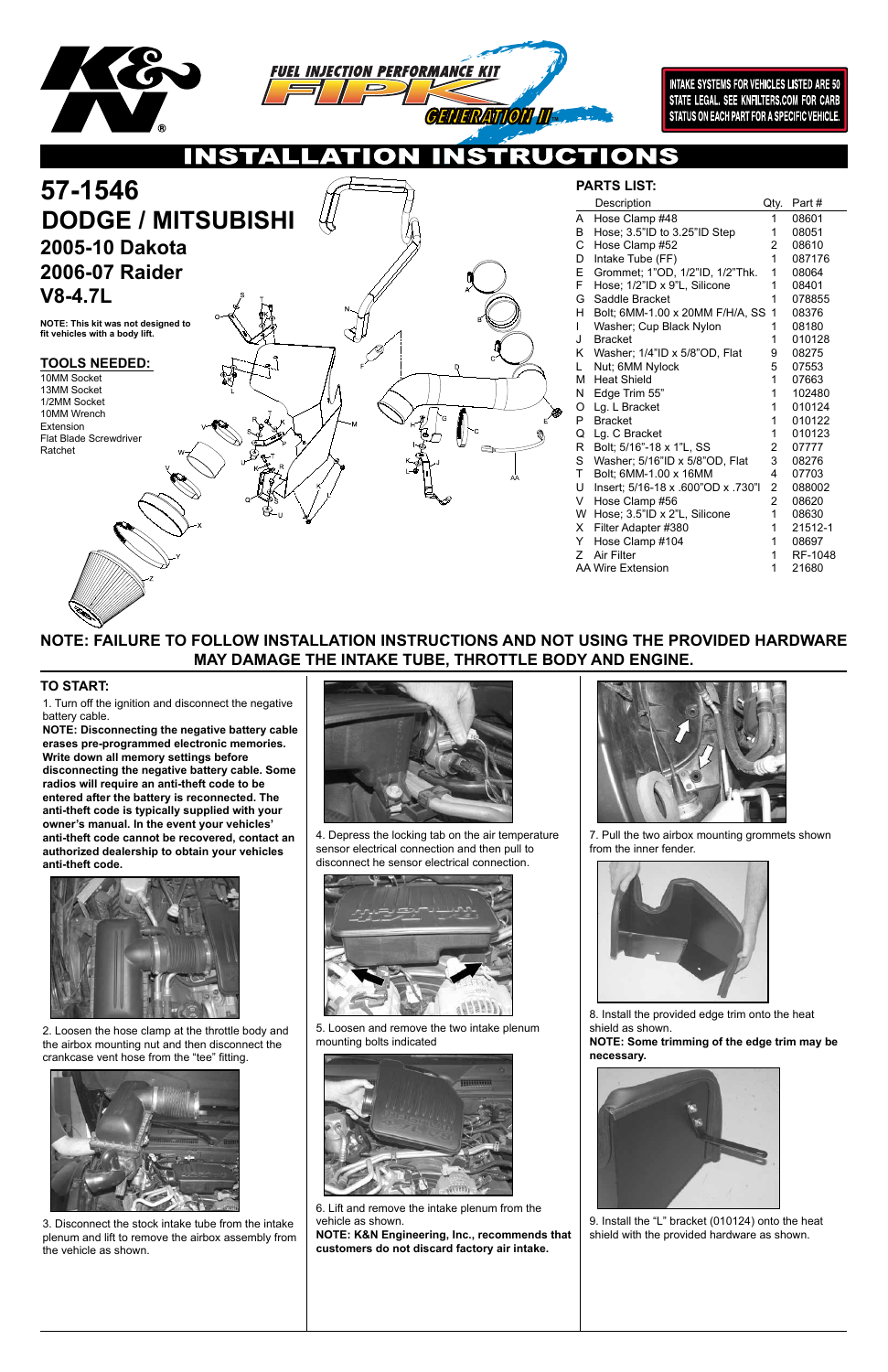# Continued INSTALLATION INSTRUCTIONS



11. Install the "C" bracket (010123) onto the heat shield with the provided hardware as shown.



12. Install the provided 5/16" washer onto the airbox mounting stud as shown.



13. Install the two threaded inserts into the airbox mounting grommet locations as shown.



14. Install the heat shield assembly and secure with the provided hardware and the factory airbox mounting nut.



15. Install the silicone hose (08051) onto the throttle body and secure with the provided hose clamp as shown.

16. Twist the air temperature sensor counter clockwise and remove it from the stock intake plenum.

**NOTE: Take care, as the air temperature sensor is very fragile.**



17. Install the provided grommet into the K&N® intake tube as shown.



18. Remove the O-ring from the air temp. sensor as shown.



19. Install the sensor into the grommet installed in step #17.

**NOTE: Take care installing the air temperature sensor, as it is very fragile.**



20. Install the saddle clamp onto the tube mounting bracket with provided hardware as shown.



21. Remove the rear lower A/C mounting bolt shown. **NOTE: This bolt will be reused.**



22. Using the bolt removed in step #21, install the tube mounting bracket onto the A/C compressor as shown.



23. Install the K&N® intake tube into the silicone hose at the throttle body and onto the saddle clamp, then secure with the provided hose clamps.



24. Reconnect the air temperature sensor electrical connection as shown.

**NOTE: It may be necessary to use the provided temperature sensor wiring harness extension on some models due to factory wiring harness changes.**



25. Install the provided crankcase vent hose onto the factory "Tee" fitting and then onto the K&N® intake tube as shown.





26. Install the filter adapter into the air filter as shown and secure with the provided hose clamp.



27. Install the silicone hose (08630) onto the air filter adapter and secure with the provided hose clamps as shown.



10. Install the "L" bracket (010122) onto the heat shield with the provided hardware as shown.